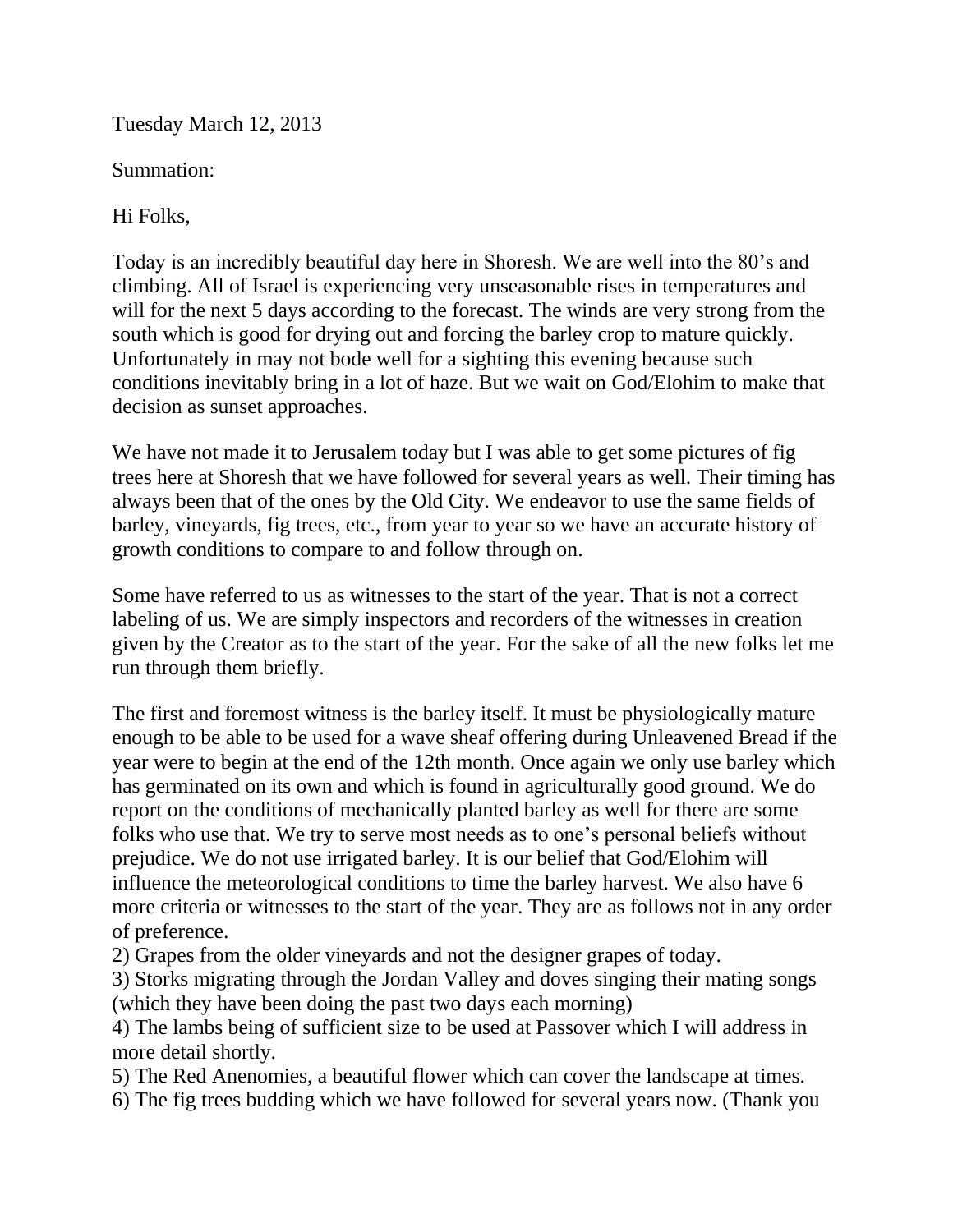Peter for that focus.) Our Savior teaches us summer is near when we see the tender sprouts appear.

7) The heavy rains and cold temperatures.

I am reminded of some scriptures Brian Hoeck customarily quotes in regard to these. Song of Solomon 2:10-13; "My beloved spoke, and said to me: Rise up my love, my fair one, and come away. (very prophetic) For lo, the winter is past, the rain is over and gone. The flowers appear on the earth; the time of singing has come, and the voice of the Turtledove is heard in our land. The fig tree puts forth her green figs and the vines with the tender grapes give a good smell. Rise up my love, my fair one, and come away." I could say a lot about this here but the reason I bring these scriptures up is to point out there are these and many, many more scriptures which address each of these witnesses throughout the bible as to their patterns for the season of Abib. They are recorded in many of the studies and reports to be found on the web site. The reports from 2005 onward have lots of information as to such as well as agricultural patterns and facts.

Let me address the lambs for that can be confusing to some. They are an integral part of determining the start of the year. To qualify for a Passover lamb there are multiple criteria used. One is it must be of its first year or less than a year old. That is simple to read and to grasp. The reason only under one year why however is very important to keeping Passover at the time the Creator decides. Remember everything is patterned, placed, and influenced by Him in creation to point us to Him and His purpose. In this case we are talking about appointed times. In a normal 12 lunar month year the ewes give birth (in Israel) between January/ February time frame. We are talking about the norm not the exception. With that happening the lambs will be of sufficient size to be utilized for eating at Passover for the entire household of a father, and in some instances for the neighbor's household as well according to Exodus 12. Simple so far. Now let's say we come to a year in which the Creator has started the breeding season later for the purpose of having them ready and acceptable for an intercalated year. That is why I personally use the flocks under control of the Bedouins for they do not use things like artificial insemination. If someone were to declare the next year to be a 12 month year then there would not be lambs meeting the requirement for Passover. Why? Because many of the ewes would be just giving birth and the lambs would be too young and tender for God/Elohim had intended them to be ready for a month later. The Lambs from the prior year would already be more than a year old for they were born during the January/February time frame. What a catastrophe in a sacrificial system. No lambs and probably no wave sheaf as well. Not good. Can you see why they are a witness, a marker, to Abib starting? I hope this helps in your understanding of such things. The more you know about all this the less you will be able to be deceived.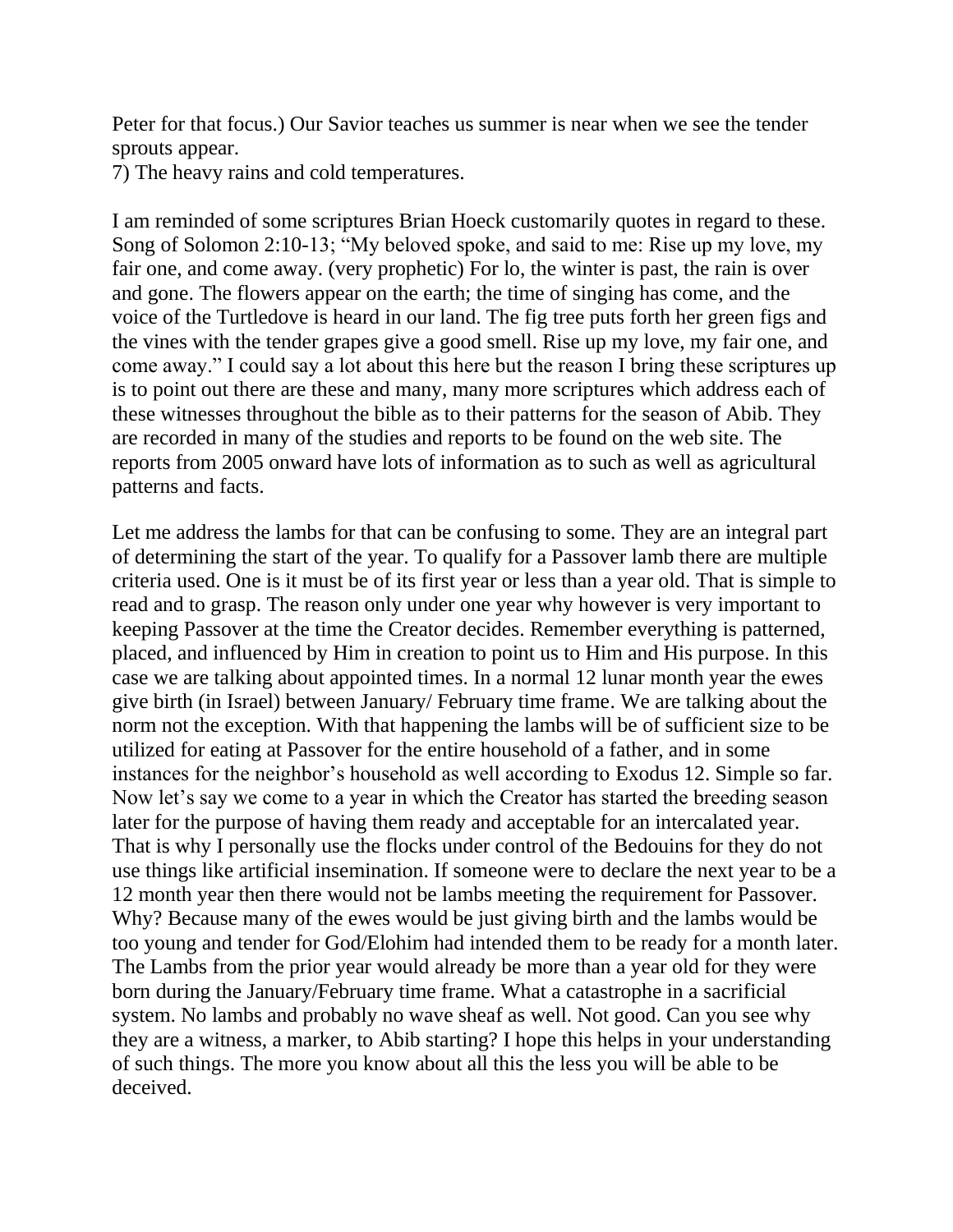Now let's briefly cover some agricultural facts and patterns as to how they relate to intercalating and what we look for here in Israel. We are required to be able to discern such things so that we do not keep the appointed times of meeting with the Creator out of sync with His timing. You have heard it often but let's apply it in a very clear way, "Your New Moons and appointed feasts My soul hates; they are a trouble to Me, I am weary of bearing them" (Isa 1:14) Many of us today are being called out of that way of doing things. We are being directed and educated into a correct way of following the directions the Creator has left us in the Bible and in creation to keep His times of meeting and not our own or for that matter someone else's. This brings up the cautionary point that Satan does not want us to be in sync with God/Elohim. He is the master counterfeiter and deceiver. He will be waiting for opportunity to detour us from what is right to what is not right. We need to "test the spirits" brethren with a clear conscience and a knowledgeable base and not just rely on another. The body of Christ/Messiah needs to do her part in all of this. The inspectors over the years who are of the body understand this. They understand the function they are undertaking is about edifying the body and is not about acquiring money, influence, standing, notoriety, a following, or any such vain pursuit. In doing what is right one will give all the evidence to the body so that each and every individual can digest it and use it accordingly in their one on one relationship with Christ/Messiah.

That brings us to when and how we intercalate so let's just focus on barley for now. The scriptures tell us we are to start the harvest of the early grain (barley) during the days of Unleavened Bread. They also tell us we are not to consume any of that grain until after the wave sheaf has been conducted and accepted by God/Elohim. We can read that in Lev. 23. We also can read in Duet. 16 that we are to start a 49 day harvest or count once we put the sickle to the grain. That together tells us once the wave sheaf is offered on wave sheaf day during the days of UB we have 49 days to conduct the harvest. Once again I am paraphrasing some of the scriptures pertinent to what we are talking about. So now we have our basic rules as to timing of the harvest. It could not start as a major event until during the days of UB. Does that mean the brunt of the harvest does so each year? Of course not. There was the feast going on, a hag is a better term for they had to travel to where God/Elohim had placed His name. Remember there are 49 days to start and complete it. This obviously did not preclude the harvesting of a wave sheaf which was to be offered for then nothing would happen.

Putting this together with agricultural facts gives us a lot of instruction as to intercalation or adding a 13th lunar month. Our Creator influences the meteorological conditions to bring this all about. He is in control from year to year. Let's use this year as a starting example to gain some simple understanding.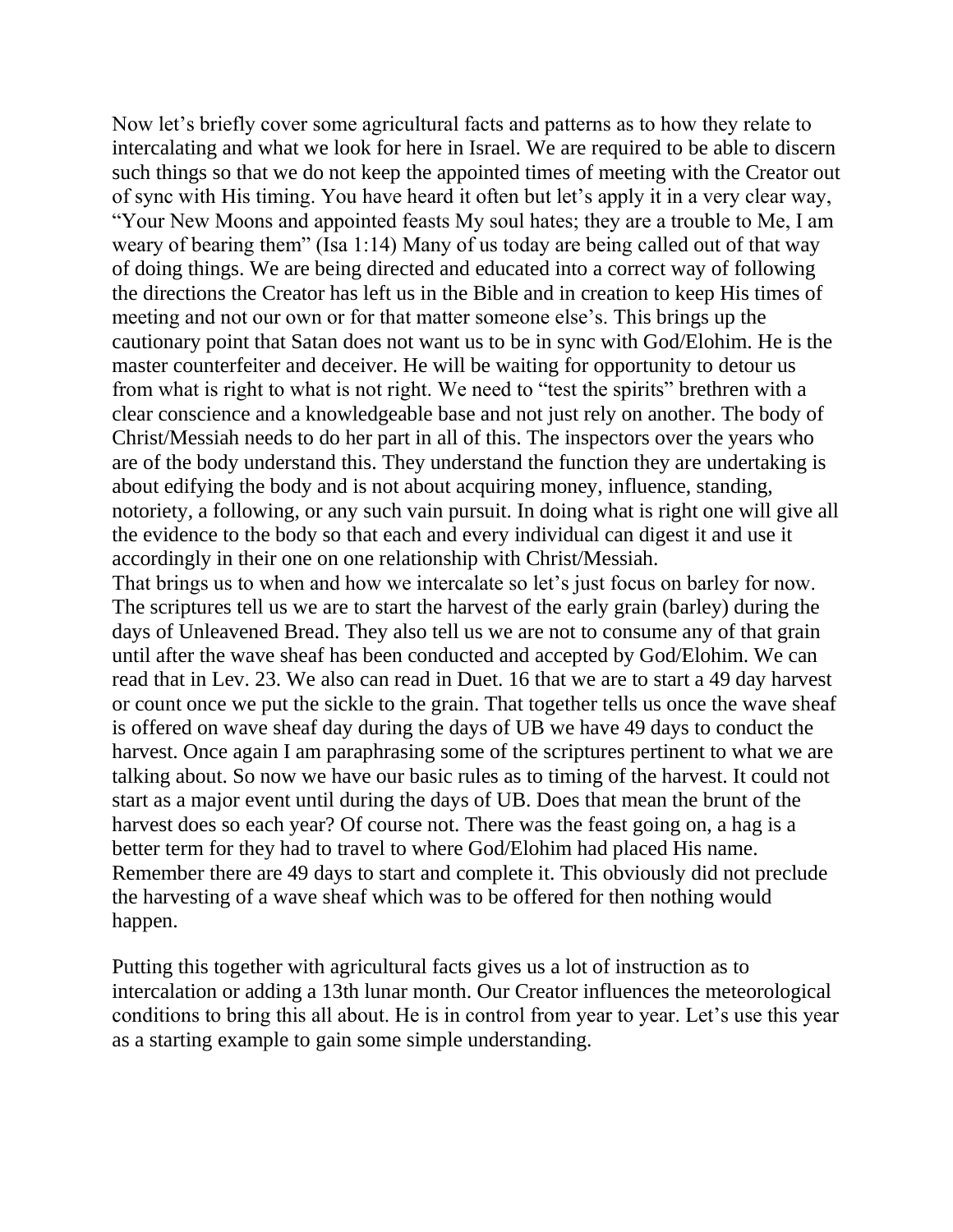When we started conducting this year's inspections we noticed something right off the bat. All the barley we were seeing was in the head between the Zadok Scale stages of 6-8. That is a defined period of growth in the life cycle of a barley plant. It is limited by God/Elohim Himself and placed in creation by Him. The life cycle can't exceed His parameters. This told us we were definitely going to have a normal year. We just needed to find the quantities of barley which would be mature enough to qualify as a wave sheaf offering approximately 21 days from the day we started. If we did not have a normal year all that barley would be lost for it would have matured long before the next possible time for a wave sheaf offering which would be 6-8 weeks down the road. The reasons why can be found in our reports and summations from 2005 and onward. Simply put it would drop, spoil in the intense heat, or be used up by animals and birds. So, we knew where we were in the timing of things barley speaking. This is not always the case however. In some years there is a complete mix with some in the boot (heads still not visible) to flowering, to milk stages, etc. Those years are more difficult to establish and that is why our Creator has given us the other markers or witnesses to look for to assist us. We did encounter one year when there was virtually no barley in agricultural ground out of the boot. No Heads visible. The only barley with heads, which by the way were dead and empty were the "goat grass" located on the hilly, stony grazing not growing crop ground. That year many of us intercalated for there would have been virtually no barley ready to harvest during the 49 days allotted for it. If the barley is mainly looking like grass it will not be ready! On top of that, all the other markers were not to be seen as well. Excuse me, the rains were torrential and continuous and it was cold! I don't bring this up to poke anyone in the eye. These are things we need to understand for we have all been deceived in the past in many things and will have those types of situations placed in front of us again and again regardless of what doctrine we are working with. I hope this is easy to follow. When looking to a normal year or an intercalated year we need to put all the witnesses together and then make a very big personal decision. Do not let anyone make it for you. Evaluate what you are presented using the spirit of God/Elohim which we have been given.

With so many people being led to this watershed understanding of the true Biblical Calendar we must be vigilant and on guard. We need to repeat over and over what it is we are to be looking for. They are simple patterns running through scripture and creation which will be repeated over and over each and every year. This is all a learning process. All we wish to do is download what we have learned and have been given so that others in the body can do the same. It's that simple. We hope we have been able to conduct ourselves to that degree, as do all the inspectors we work with in the body from year to year.

Our peace we give to you!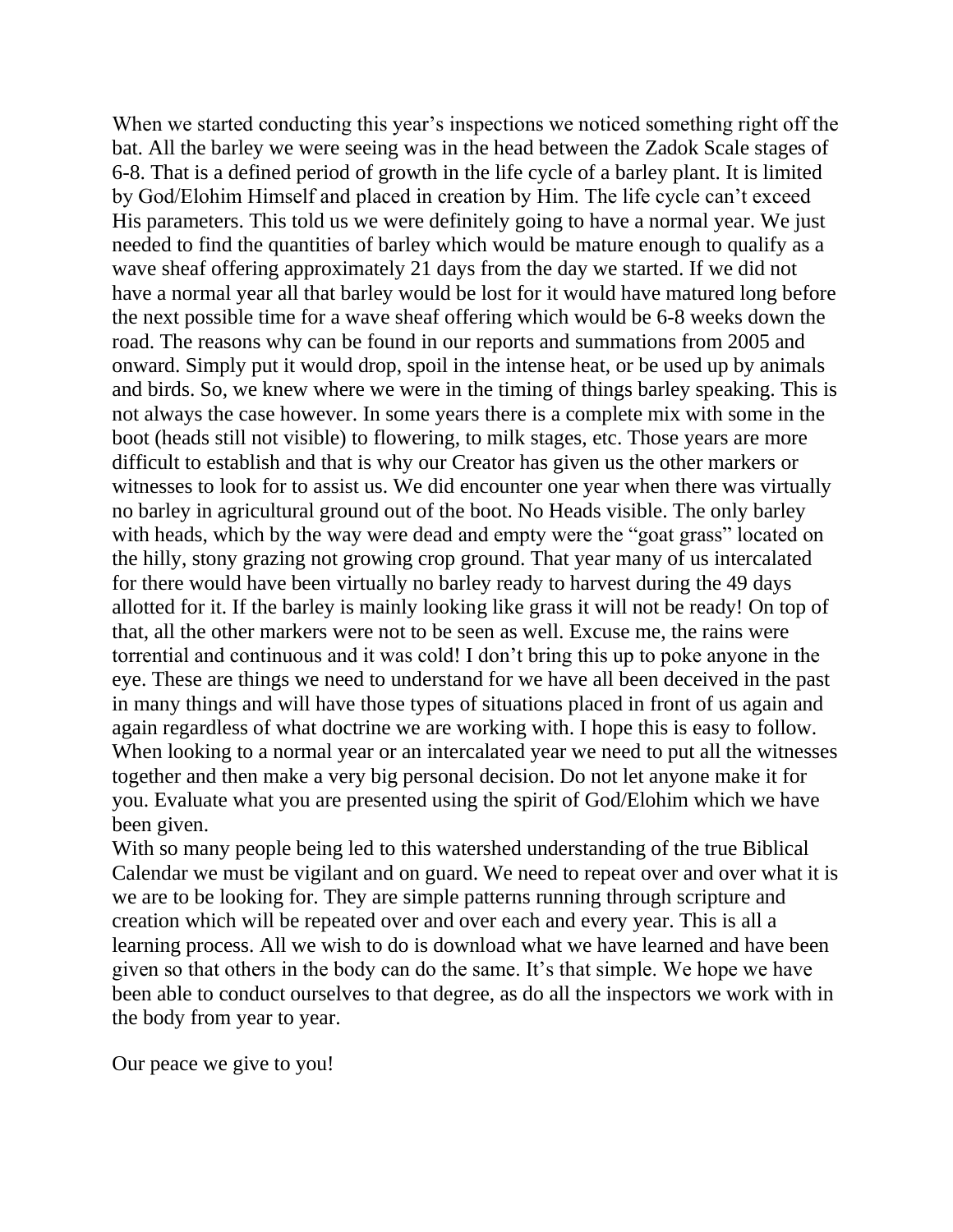

Monday March 11, 2013

Hi Folks,

As reported earlier today we were very successful and blessed in our inspections in the south. One of our concerns was the lack of lambs we were seeing on our stay here to date. That changed abruptly today. We saw flocks which had many lambs with them. That of course means the lambs were of sufficient age to accompany their moms in the fields while they feed. That is good because they would fill the size requirement for Passover for those who use them. That is one of the signs we look for to confirm the Abib season.

As you will see from the pictures many of the domestic barley fields will be ready on their own as to dryness to be ground into flour by Wave Sheaf Day if not sooner. We could have easily gathered a sheaf today for drying purposes and then grinding into flour shortly thereafter. These fields as a whole ranged between 8.5 and 8.9 on Zadoks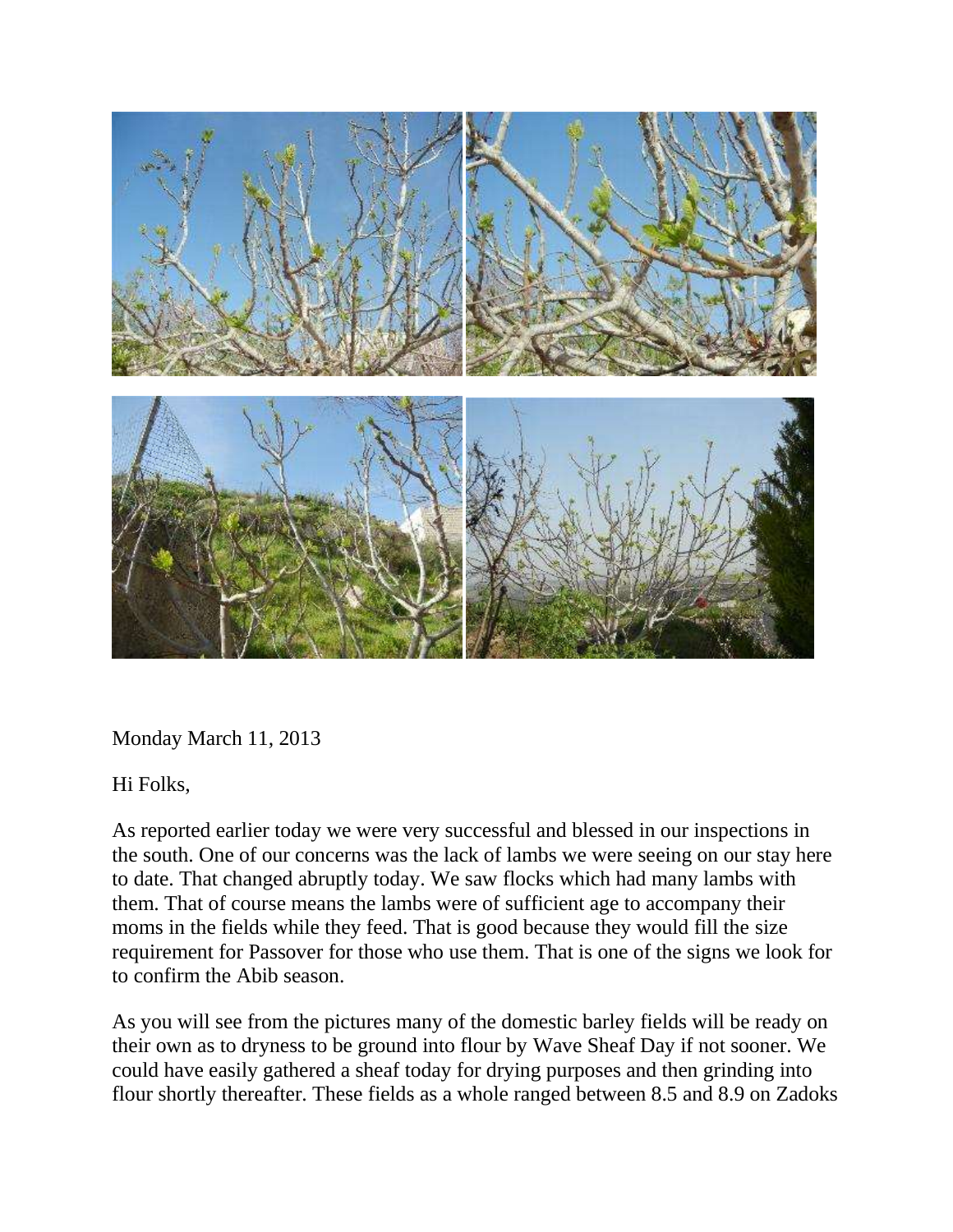scale. That is good news for all you folks who use the domestic barley. Pictures #1 and #2 are indicative of the condition of many fields. We saw thousands of acres in this approximate condition from Beer Sheva to Kisufim.

The volunteer barley was also well advanced in some locations. Directly across the street from the picture above you can see a field of volunteer barley which is also in the 8.5 to 8.9 range. If the picture is clear enough you can see the accompanying volunteer oats had completely dropped already. This location is at the intersection of 232 and 242. The volunteer barley is hidden from view up on a raised field above road level so one could easily drive by it. The area as usual is indicative of early maturing grains regardless of type. It is a mainstay traditional location for us. Other fields in the area where also in the dough stages but not as advanced as the ones just mentioned and shown in picture #3. We also encountered a pattern in the barley getting younger the further we inspected to the north. This has been the case often. However once again today the youngest barley we saw was in the flowering stages. That means a full head formed but no substance to the seed yet for those who are new to the site. Tomorrow I will try to get out a brief discussion on some very basic agricultural terms and facts as to why and how we categorize the stages of barley to fit into a normal year starting or to adding a 13th month. It should be helpful to many. It is quite humbling to have thousands of people visiting the aviv search page on the site. No we are not alone if you were wondering to yourself. Picture #3 of the volunteer field which is shown in picture 3 if required to, could have a sheaf harvested and dried by roasting or other methods to be able to be ground into flour.

Today Rick and I were fortunate to be joined by Pierre. He is a brother in the faith and has been following the barley since the mid 80's in Israel. He is a resident of Omer which is just to the east of Beer Sheva. He also proved among other things of great value to be a good GPS unit and volunteer chauffer. It was a wonderful trip together today.

One of our other concerns from yesterday as to the lack of the Red Anenomies (picture #4) was addressed by him today. They had already flourished and died off. That is why we could not see the normal volumes of them.

Tomorrow we will attempt to get to the Old City and get some pictures of the fig trees we have been following for several years now to demonstrate if they too are a marker for the abib season. For now, it is off to bed for we are beat. We will also attempt to locate the first crescent tomorrow evening before heading out.

Happy Feast!

Brian, Rick, and Pierre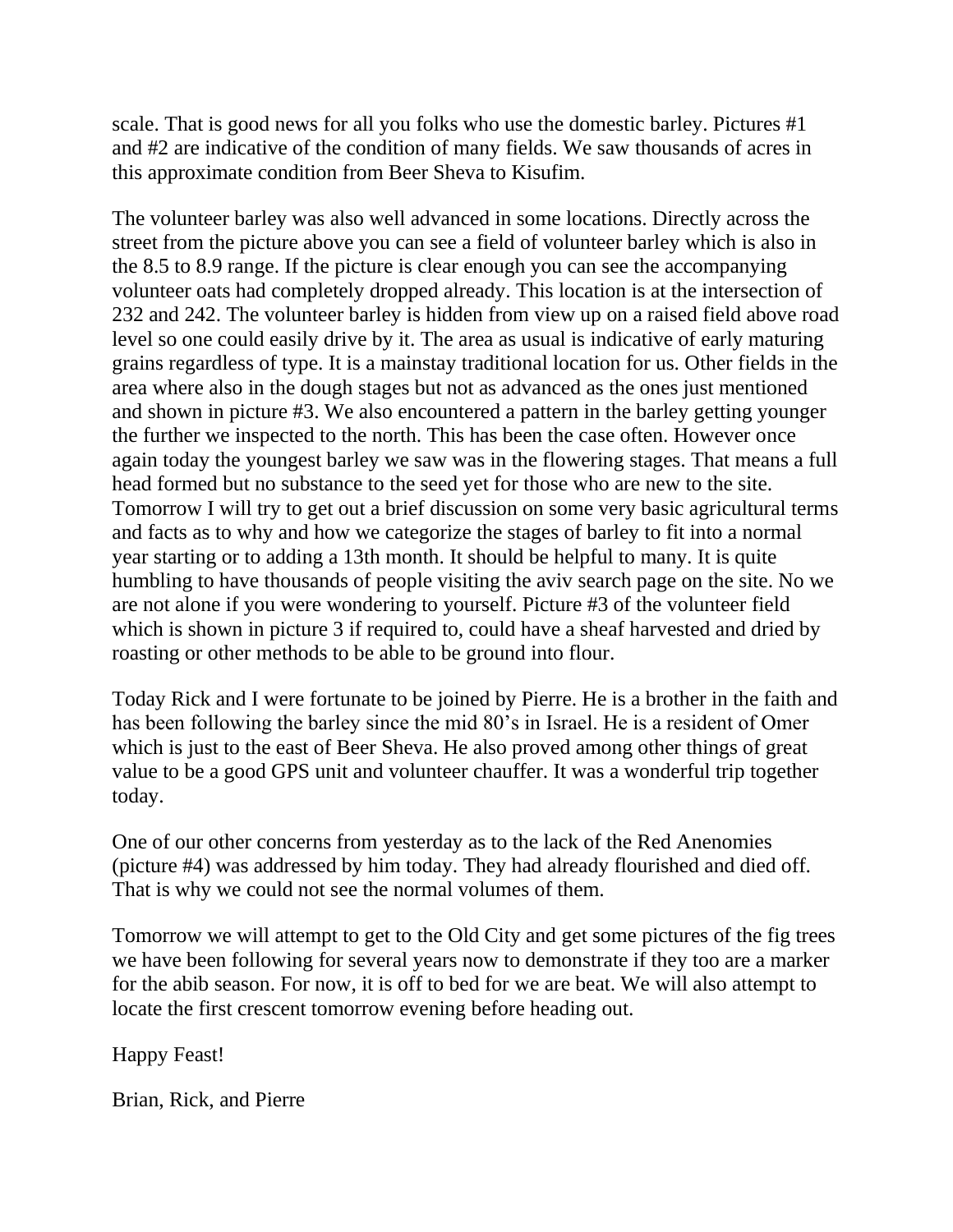

Monday March 11, 2013

We found several whole fields of volunteer and domestic barley which will be completely ready for grinding by Wavesheaf in the Southern Negev. We will send pictures out later.

Sunday March 10, 2013

Hi Folks,

It is day 27 of the new moon for those of you who count from the first crescent in Israel. That would make it 21 days to wave sheaf day if the start of the new month and year falls on the 14th starting at sunset the day before. There is the possibility of visibility Tuesday night if all conditions are perfect.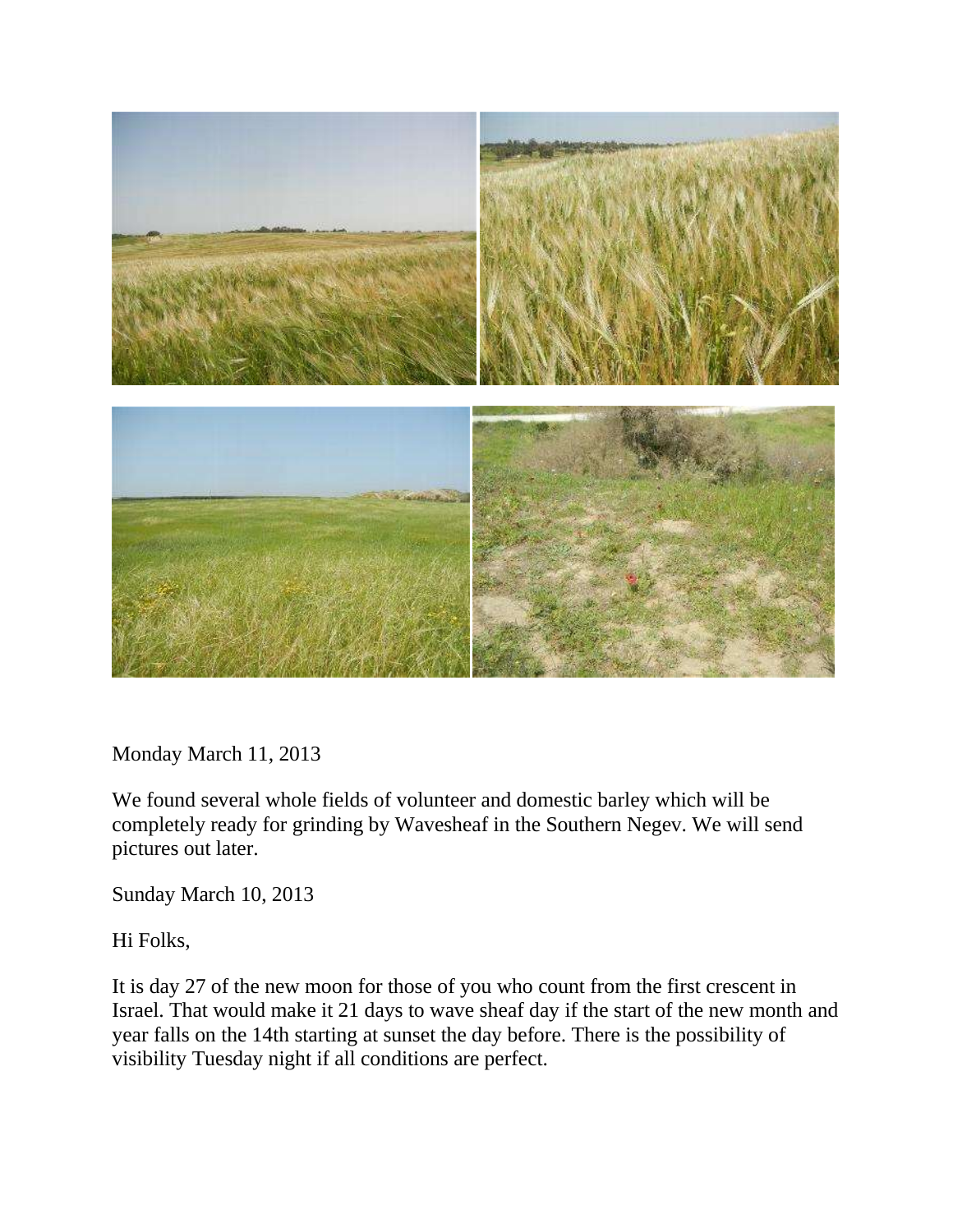There are many of you who use other methods for determining the new moon in your pattern of worship and it is due to your need for information today, that we have made the effort to cover two agricultural regions in Israel. They are the Northern Negev and the Northern Jordan Valley where it meets the Jezreel Valley. We focused on our traditionally early agricultural fields.

We have witnessed a real mixed bag today. For those of you who are newcomers to our site I will explain up front that we do not use locations in the Jordan Valley south of Mehola. Those locations have been used for grazing livestock for millennia. That is why we refer to the barley found there as "goat grass." They are hilly and rock strewn with very poor stony soil. The areas which are flat in that location would not grow any agricultural crops without intense irrigation. Just looking at this year substantiated what we have understood for some time now. I pointed out in an earlier update this year that due to the unusual amount of rain which has hit this hilly region more barley would grow for a longer period of time here before prematurely dying due to lack of moisture in the stony soil. That is exactly what is taking place there now. It is dying out quickly with much of it never reaching maturity. It is short stalked and scraggly. Anemic is a good description of it. We would not use it as being representative of our Savior on wave sheaf day. He was Tamin (perfect/complete) without blemish, as any offering is supposed to be by scripture. Unfortunately some do not share that understanding at this time but hopefully will in the future. Pictures #1 and 2 are representative of this area.

The first field we usually check is north of the army checkpoint on route 90 but south of the 667 junction. Picture #3 shows this location. This location had barley in the late milk stage (7.7) and the dough stage up to 8.3 on the Zadok Scale. The majority would be in the late milk to early dough stage. If the weather remains warm and sunny with some wind thrown in this location should produce quantities enough for an omer of grain.

Please remember we are only searching for enough early barley to constitute a wave sheaf offering. This is when the harvest could start en mass if it were all ready. That however is never the case. There has been 7 weeks given after wave sheaf day to complete the barley harvest. There are also 7 geographical growing regions in Israel based on elevation.

We checked several other traditional areas at higher elevations in the Gilboa Mountains. As expected most of them were in the flowering stages with some in the milk stages.

Our next interesting location was at Tel Te'omim. We like to take a picture of an older vineyard there as a marker each year. That is picture #4 and should be compared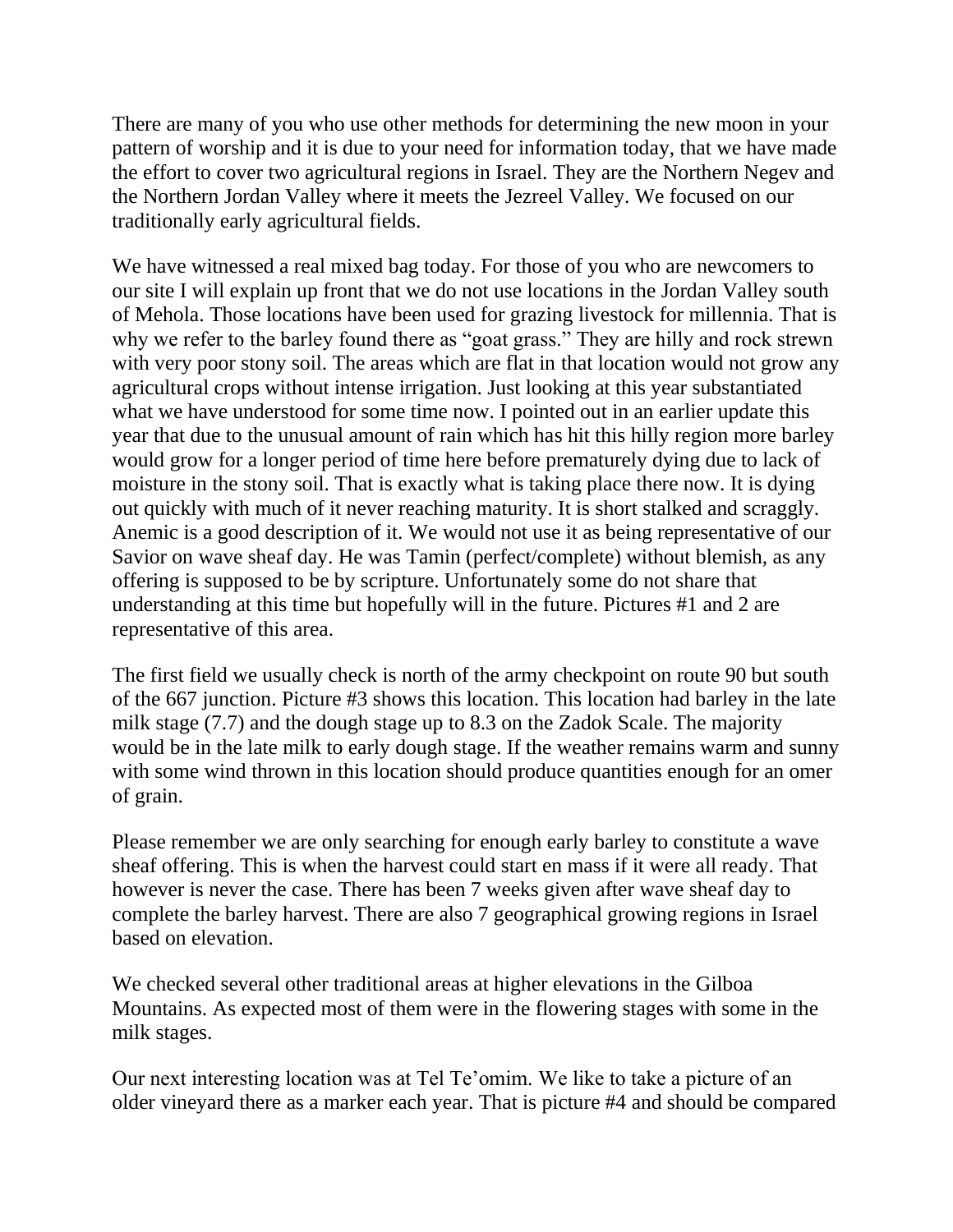to last years in that location. Barley located adjacent to it was found to be in the Dough stages but not past 8.5.

We broke off here and headed to the northwest Negev near Negba. Picture #5 is of a field we usually inspect near Negba. Picture #6 shows a vineyard we use off of Route 232. Compare it to last years. You can see it is not as advanced yet not as barren as in an intercalated year. Like I mentioned earlier a mixed bag this year as in fact it should be for such an early start. I will mention that we found very little barley in the boot. The vast majority was all headed out in one stage or the other. The barley in these areas was young, in the flowering and milk stages except one exceptional location. In it we had 2 and 6 row volunteer growing with some 6 row domestic which had selfgerminated from a previous year. Here we found the red strain mixed in and it was in the dough stages but not exceeding 8.3.

Where does this leave us? If we have lots of sun and high temperatures some of the barley we looked at will meet the minimum requirements of Lev 2 for roasting and grinding into flour for a grain offering. How much is a guess. The majority will be ready during weeks 3-5 of the harvest. That is similar to several years during the past 12. Today's inspections tell us that it is a marginal year when it comes to the start of the year in my opinion (Brian). That may change tomorrow when we inspect the areas of the Negev south of today's locations.

What was lacking today were the storks migrating north through the Jordan Valley. We got a picture of one small flock. One might call them the early birds. There was also a noticeable lack of Red Anenomes. We only saw a few small groups of them growing.

The domestic wheat fields are all over the scale with the most advanced being in the dough stage. Of course we don't use wheat but it is always of interest because in ancient biblical times wheat always matured much later than barley. There has been so much water this year all the grain crops have put a lot of time into stalk thickness and size. With a let up in rain the heads will get the full attention to mature.

Brian and Rick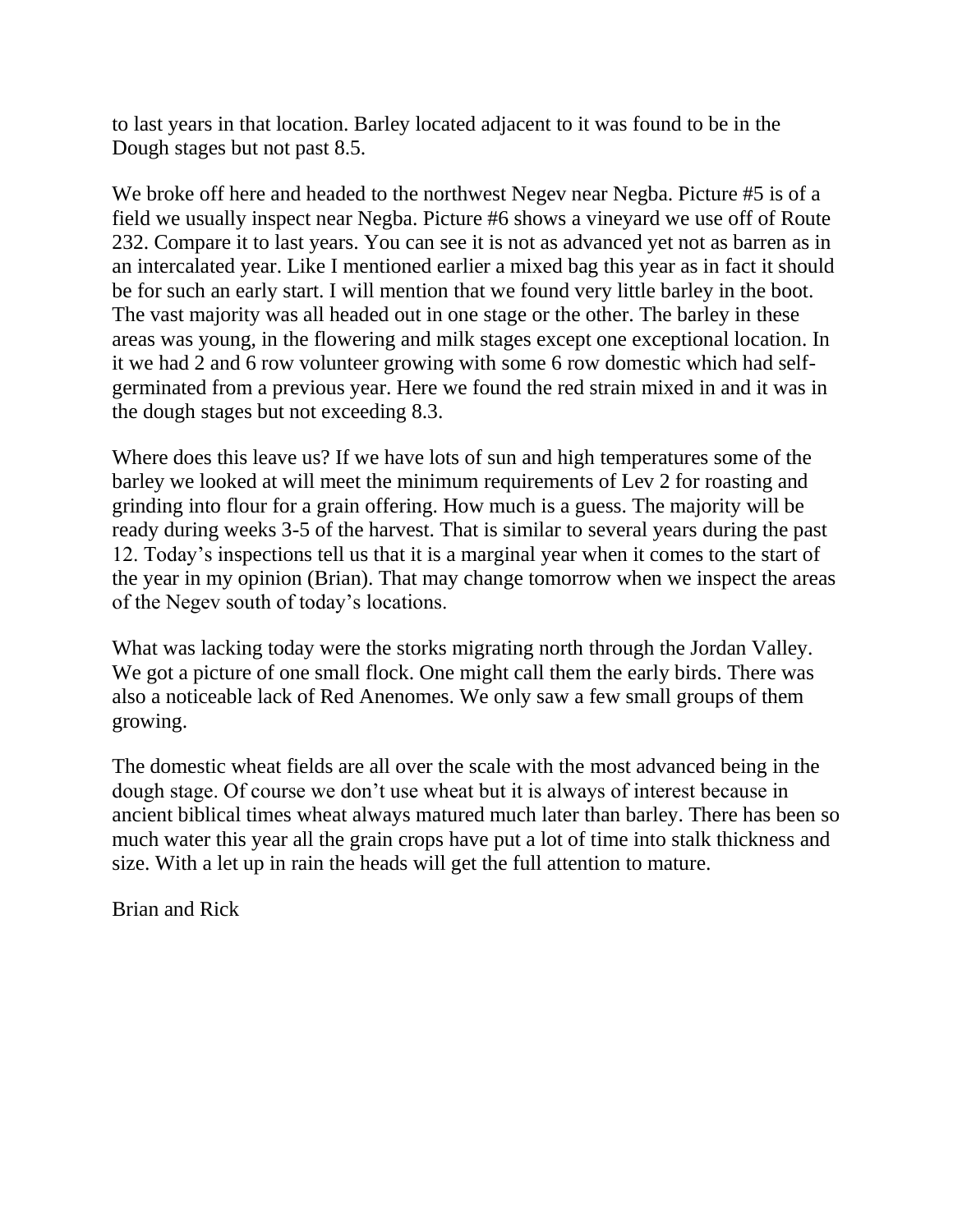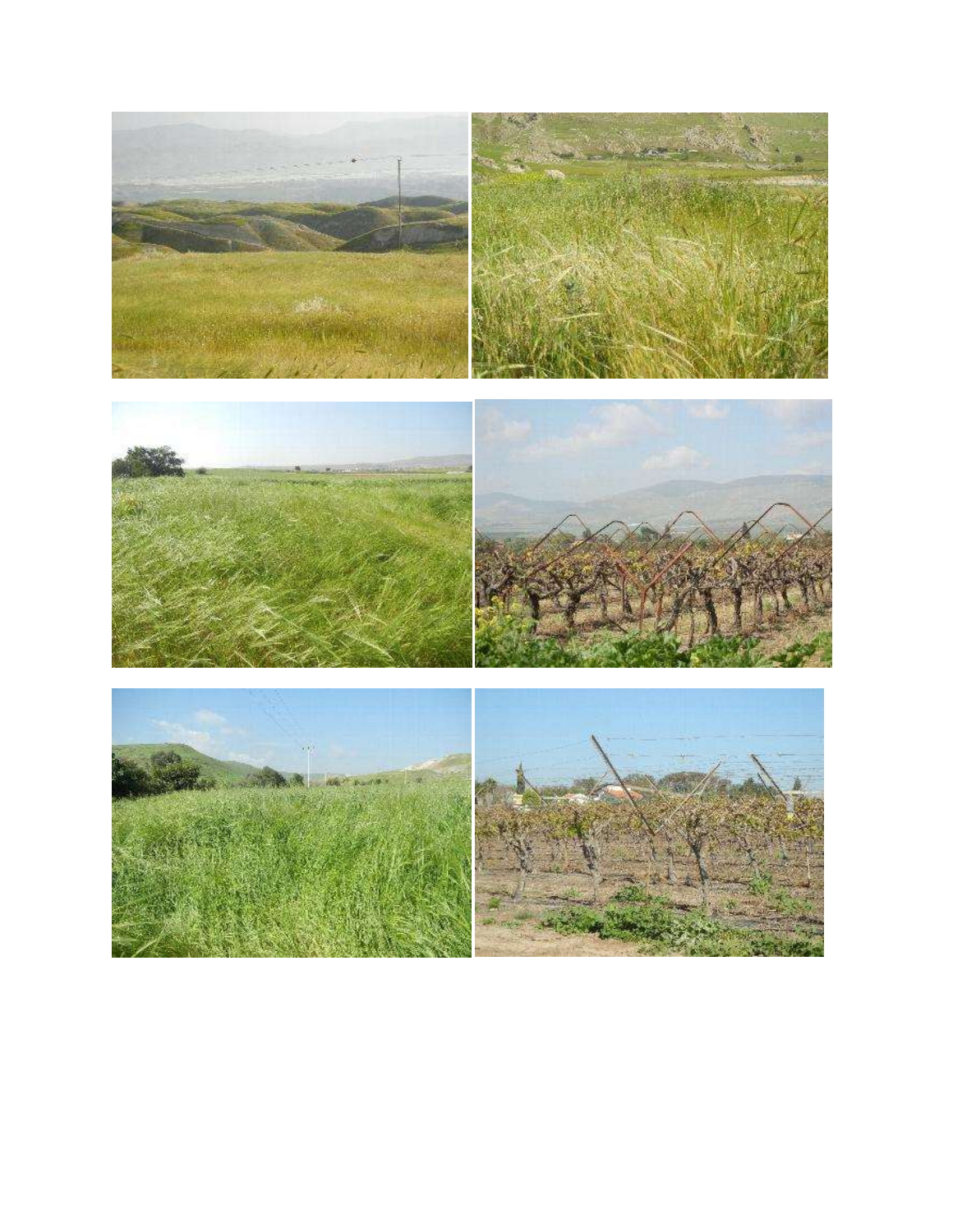March 7, 2013:

Our plane flight today has been cancelled due to mechanical problems. That will make a Friday report not possible. Sunday will be the first report from us.

Brian

March 6, 2013:

Hi Folks,

Very busy here with a new granddaughter last night, more work than we can handle with the business, and Rick is driving through a blizzard to get here for our departure tomorrow.

Our itinerary should go as follows: Sunday in the Northern Jordan Valley (nothing acceptable for using in the central and southern part), Jezreel Valley, Upper Galilee, and Golan Heights. On Monday we will be visiting all our traditional locations in the Negev as well as Judean foothills. Tuesday we will be inspecting the locations around Jerusalem. We will send out a report after each day is concluded as is our habit.

We will make an effort to get out a report on Friday as well for some of you folks who require it by then. That will be dependent upon our plane making a timely arrival.

We will also report on all the other indicators of abib as we usually do such as the older varieties of grapes, fig trees, and migrating storks. Hopefully you will have enough evidence so that you can make a determination to the start of the year.

I would like to add that we are experiencing a very large number of hits on this page from interested brethren and others. This has been going on for over a month. Not everyone has the same worship patterns but almost all have a deep interest in the maturing of the volunteer barley and in many cases the domestic barley as well. As a reminder, we do not make any proclamations as to what anyone else is to do in their relationship with our Savior. We only present the evidence we find during the inspections and then each and everyone else needs to evaluate it in perspective to their understanding and commitment to Elohim/God.

Brian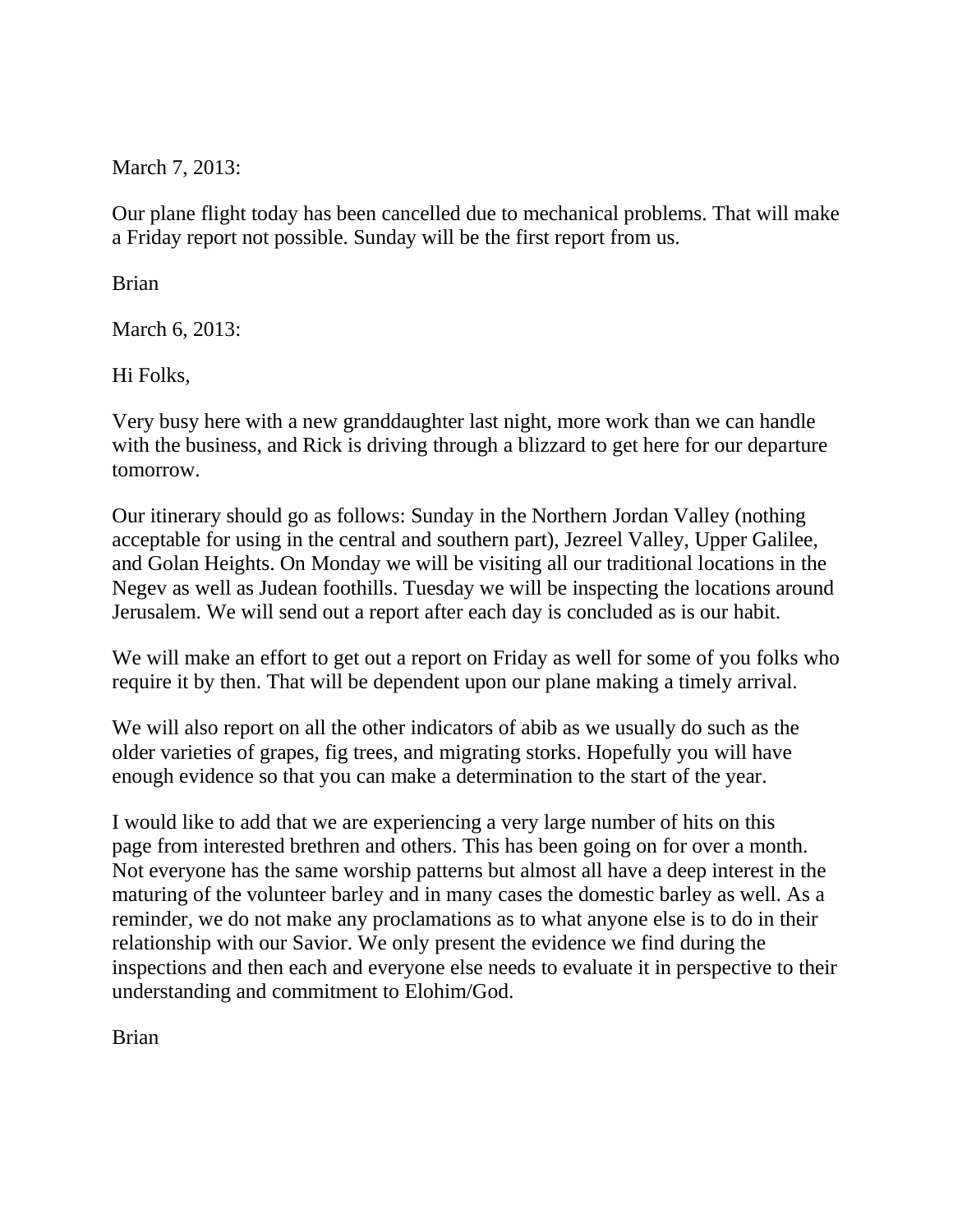February 11, 2013:

Hi Folks,

Over the weekend Pierre sent me a bunch of pictures which I felt a need to pass some of them on to everyone. They are very good for articulating several points which are relevant to using mature barley as a factor as to when the New Year starts. I hope my efforts to get 4 of these pictures attached is successful.

The first picture shows us a mixed bag of everything including some very health weeds. This is a corner location in a field. Note the variety of grain here. All are doing very well even amidst a lot of weeds. That tells us there has been lots of moisture in the soil. If there was not the grain would not be as healthy as it is for the weeds would have robbed any moisture from them. If the faucet were to turn off today one would see this come into play in a few weeks' time. That would make the grain attempt to mature earlier which could have negative effects on the kernels reaching maturity. The competing weeds would strip the soil of the surface moisture where the roots of the grain have established themselves. Most understand that, but it is always good to repeat it.

Pictures number 2 and 4 show really healthy plants. In Number four one can see the vastness of this particular field. There are many such examples in many different locations around the country which have thousands of acres of beautiful rich soil.

Some comment why are we looking at domestic grain fields? The answer is very simple and we have talked about it often in the past reports. We have established patterns between the growth of the domestic with the growth of the volunteer (selfseeded) barley crops over the many years of inspections in Israel. We know or have a very good idea as to the stage of growth the volunteer will be in based on the domestic. Secondly there are brethren who use domestic barley to establish the start of the new year. That is why you will always see us report on both. We are not to have dominion over another's faith. Those of us who conduct the inspections do so to serve the entire body of Christ.

Picture number 3 is important to one of the fundamental truths of using the grain harvest to determine the start of the year. To illustrate the point I am about to talk about, we can use pretty much any grain for they all have very similar cycles. There are some brethren who insist that scripture instructs us that we are to use "green ears of corn" to start the beginning of the year. By corn the KJV is talking about grain (for clarification). If you can enlarge picture 3 you will see little florets on the green heads of grain and even a few on the surface of the material under them. This tells us these green heads are in the flowering stage or #6 on the Zadoks Scale. The designation has 3 sub designations if I remember correctly. We know that this stage in the growth cycle is approximately 1 month away from maturity. Weather will determine whether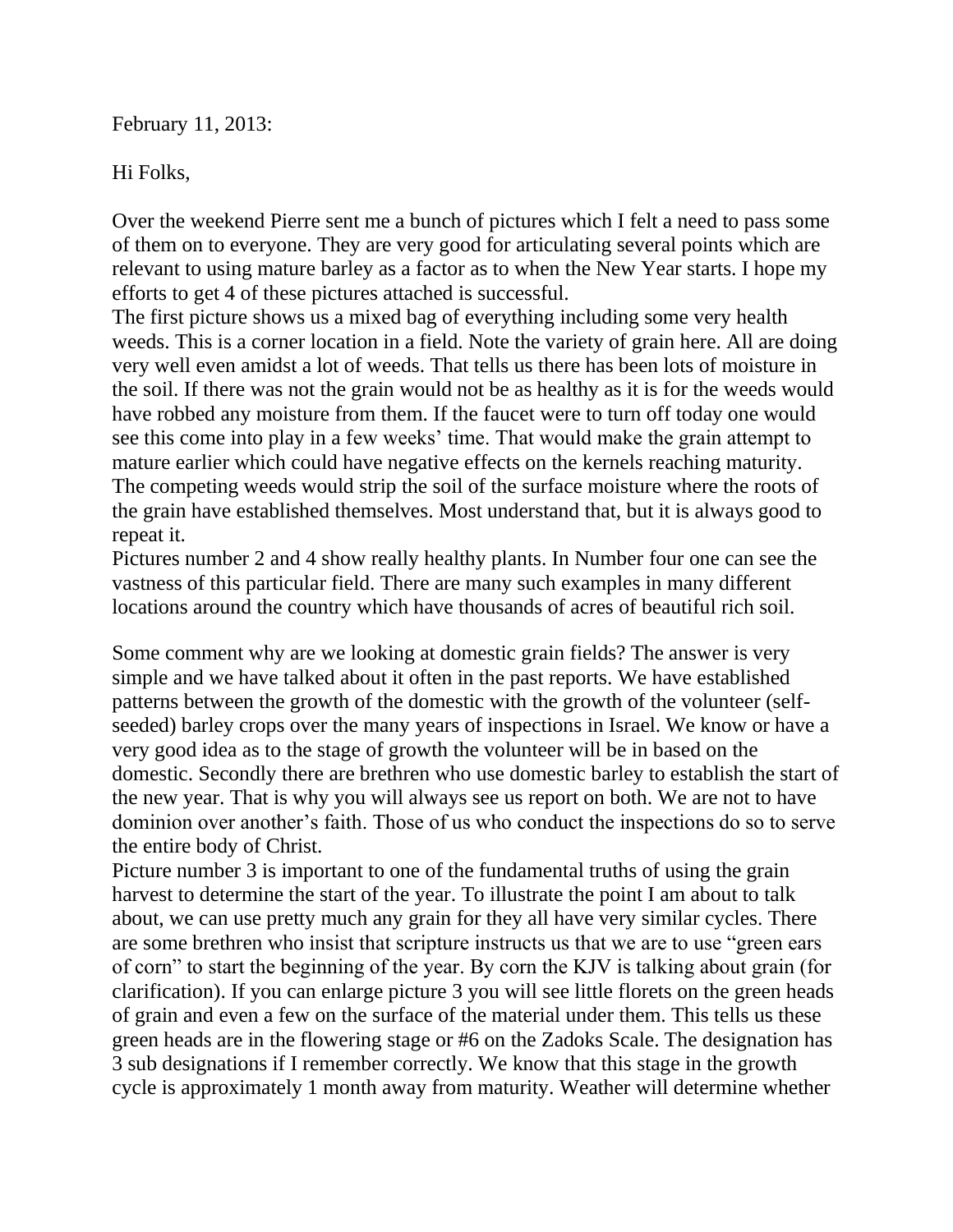it will be the minimum standard for a grain offering as defined in Leviticus 2 or more advanced than that.

Now, just apply the rational of "green heads" today. This evening will be the start of the 12th month for it should be the new moon in Israel. If green ears is what we are to use to determine the start of a new year then we would have a very big problem wouldn't we. In fact scriptures relating to the maturity of the grain and in particular the barley harvest do not contain any semblance of the word "green" in Hebrew or Aramaic. I am not pointing a finger in anyone's eye but just illustrating a sound biblical principle as well as agricultural awareness.

It is a blessing for us to have a brother living in the land of Israel who cares for us enough to assist us in our walk in Christ. So thank you Pierre on behalf of us all for your efforts.

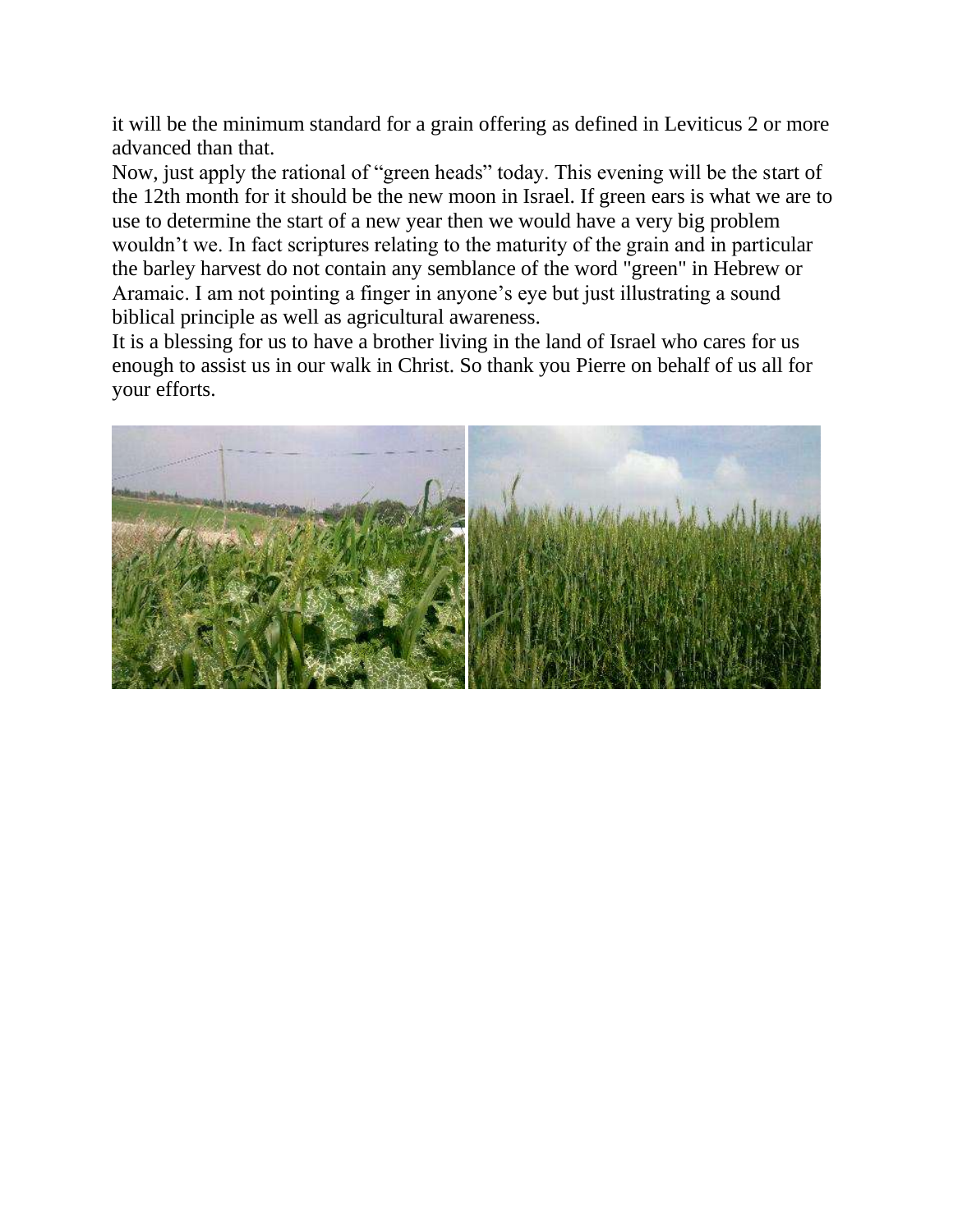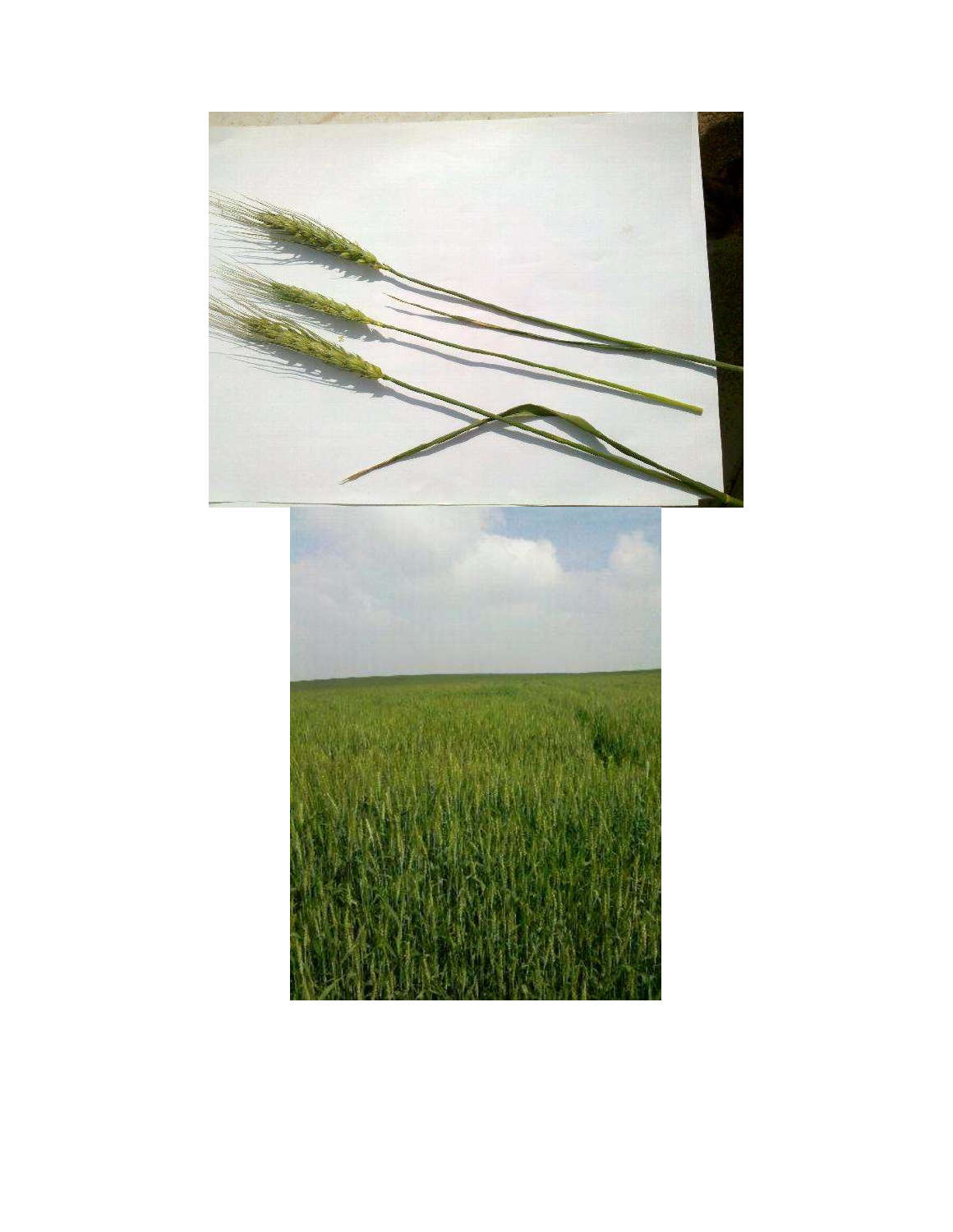February 5, 2013:

Hi Folks,

As many of you are aware Israel is experiencing an exceptional year for rainfall as well as moderate temperatures outside of a few snow storms which stretched into the southern portions of the Judian Hills. We have been able to see Volunteer Barley in the early stages (looks like grass) growing at high elevations in the hill country. That is exceptional in itself.

Pierre has forwarded some pictures of domestic grain fields 40km west of Beer Sheva near Kibbutz Kfar Aza. They are growing like weeds as the saying goes. Lots of moisture, sunshine, and warm temps (especially at night) promote such rapid growth. Notice the size of the "boots" filing out on many of the plants.

We are still a little over 4 weeks away from conducting our inspections across Israel. Should be an interesting year.



December 29, 2012 update:

Some are curious about how they can follow the rainfall and temperatures in Israel for the area's that we inspect barley. We have provided this info in the past as many of the long time users of this site know. We will once again do so for all the new folks who have joined in this endeavor so they too can do so from the privacy of their homes and not have to depend on another to do it for them.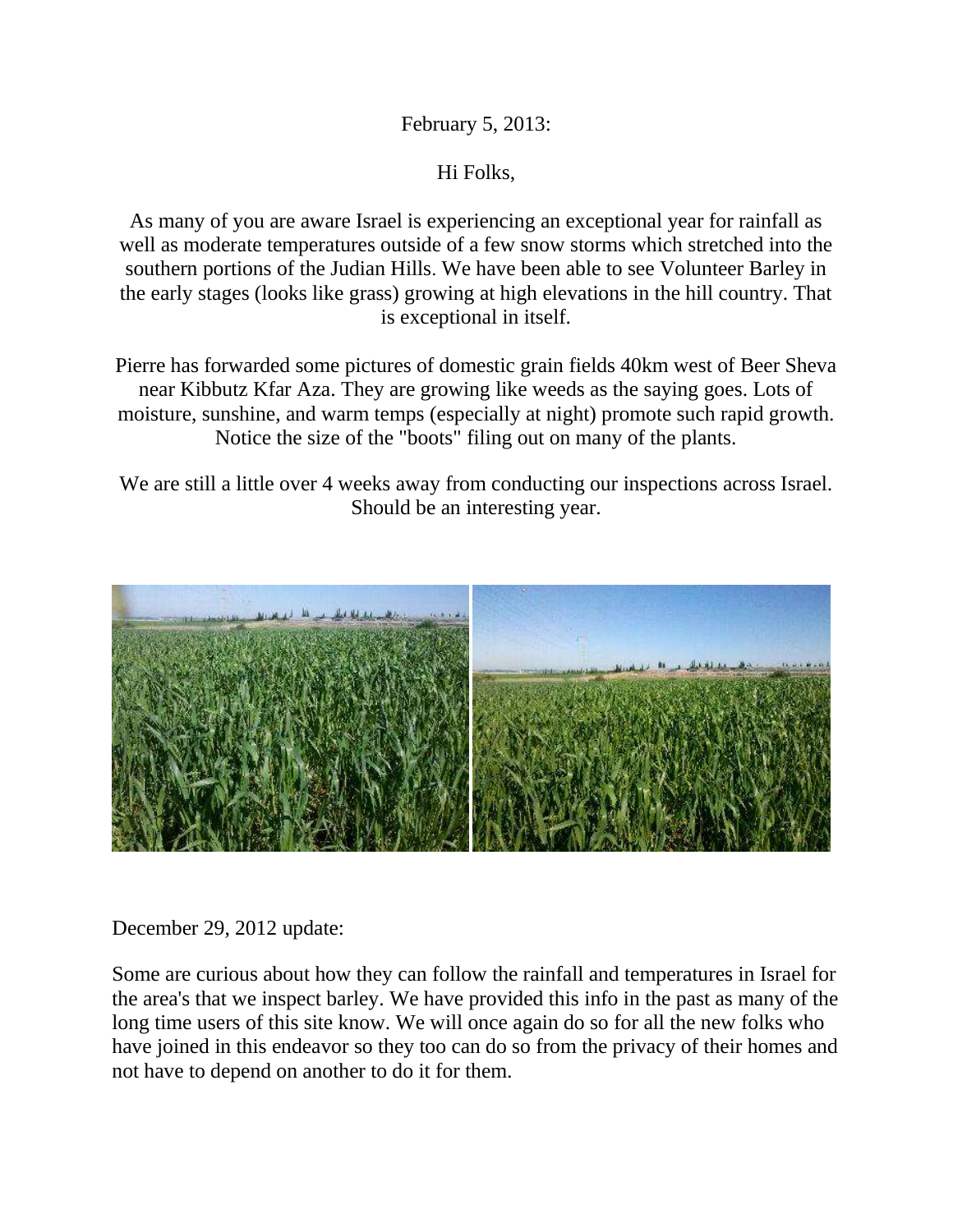We start with going to the Israel Meteorological Service website: ims.gov.il/imseng/climate

This opens up the information we will be retrieving. Click on "rain radar" to see the current precipitation occurring across the country. If there is none the radar map will sometimes not come up.

We next want to click on "rainfall observations" directly above on the left. This is a treasure trove of information valuable to us. The map will show the many areas which are reported each day. It is from these that the annual records are kept. The chart beside the map will show the selected area's and all the data for them. The areas of greater significance to us are; Merhavya, Sede Eliyyahu, Bet Dagan, Tel Aviv-Quiyat Shaul, Negba, Besor farm, Jerusalem and Gamla. These locations paint a very good picture of the area's we inspect much of the barley crop in.

Lets look at Merhavya (Jezreel Valley area) as an example. Keep in mind these figures represent the time frame from August to August. When it states year to date that is the time period being used not January to January. This location has received 189 mm (7.44 inches) which is 109% of the time period normal. Having followed this location in December on a weekly basin we know a lot of that has fallen during this month of December. This is 41% of the annual normal. Keep in mind the majority of the annual rainfall (August to August) falls during the months of December/January/February. If you look at some of the other areas you will see some are well above the normal amount as of this date today.

Next we want to look at the tab for "Observations". This will give us the current temperatures across the country, with a lot of other information for the locations used for doing so. It is important when looking at these that we remember the time difference between our location and Israel. The temperatures you are looking at there may be the middle of the night if you are in a time zone which is many hours different than that for Israel. To get the highs you need to check at the right time which will give you the afternoon temps. You can also go to many other sites to get the highs and lows for any given day as well.

If you need a 3 day look ahead you can click on the "Forecast" tab. On occasion it will also tell you what is seasonable and what is not.

If you really want to get into the nitty-gritty you can click on "Agrometeorology" This will provide the evaporation data for a given day in a given region. This is valuable to understanding what is taking place in the soil and thus growing cycle of plants in the questionable area's some use for "acceptable" barley which I and the other inspectors